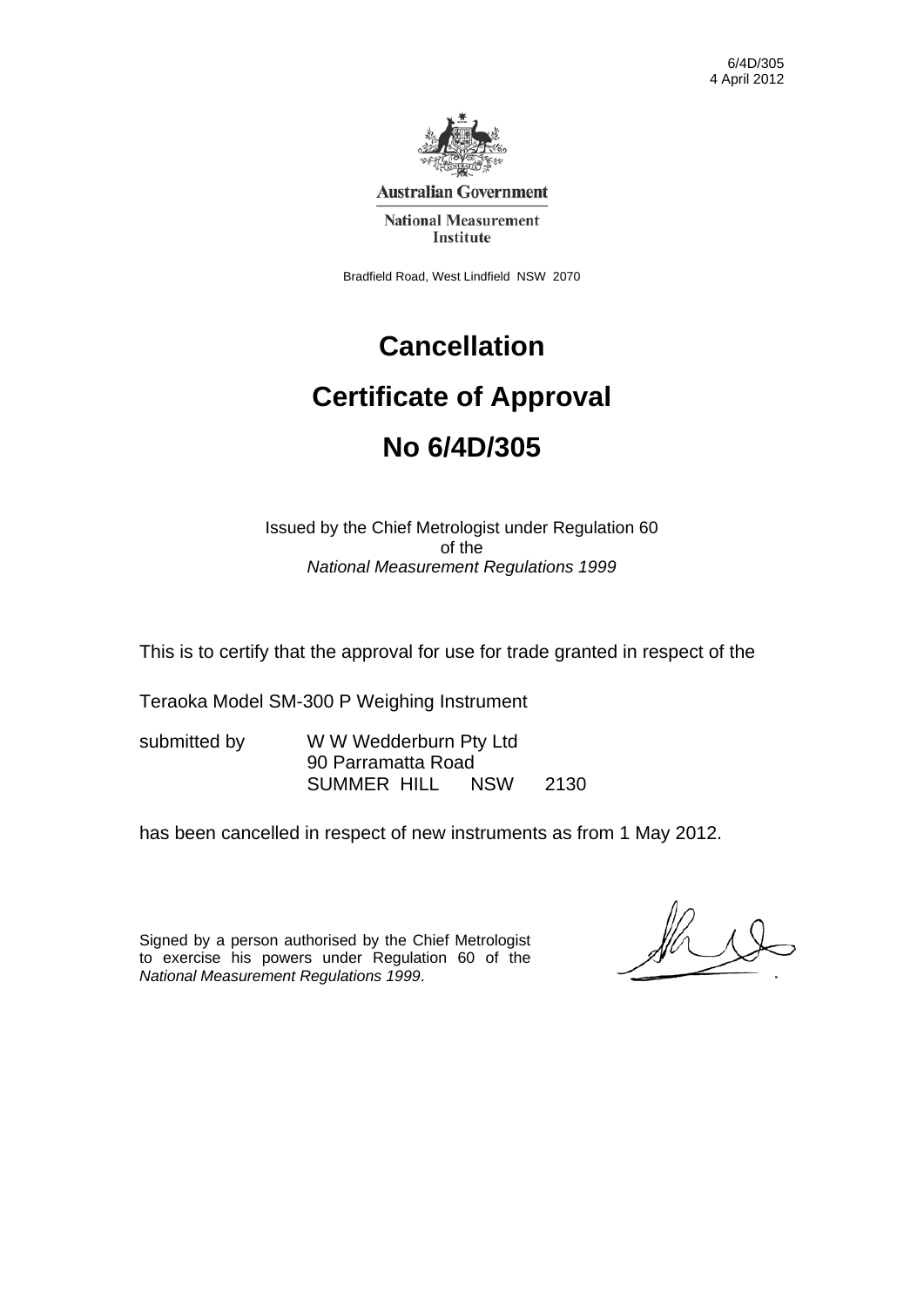

**Australian Government** 

**National Measurement Institute** 

Bradfield Road, West Lindfield NSW 2070

# **Certificate of Approval**

# **No 6/4D/305**

#### Issued by the Chief Metrologist under Regulation 60 of the *National Measurement Regulations 1999*

This is to certify that an approval for use for trade has been granted in respect of the

Teraoka Model SM-300 P Weighing Instrument

submitted by W W Wedderburn Pty Ltd 90 Parramatta Road SUMMER HILL NSW 2130.

**NOTE:** This Certificate relates to the suitability of the pattern of the instrument for use for trade only in respect of its metrological characteristics. This Certificate does not constitute or imply any guarantee of compliance by the manufacturer or any other person with any requirements regarding safety.

This approval has been granted with reference to document NMI R 76, *Nonautomatic weighing instruments, Parts 1 and 2*, dated July 2004.

#### CONDITIONS OF APPROVAL

This approval becomes subject to review on 1 March 2007, and then every 5 years thereafter.

Instruments purporting to comply with this approval shall be marked NSC 6/4D/305 and only by persons authorised by the submittor.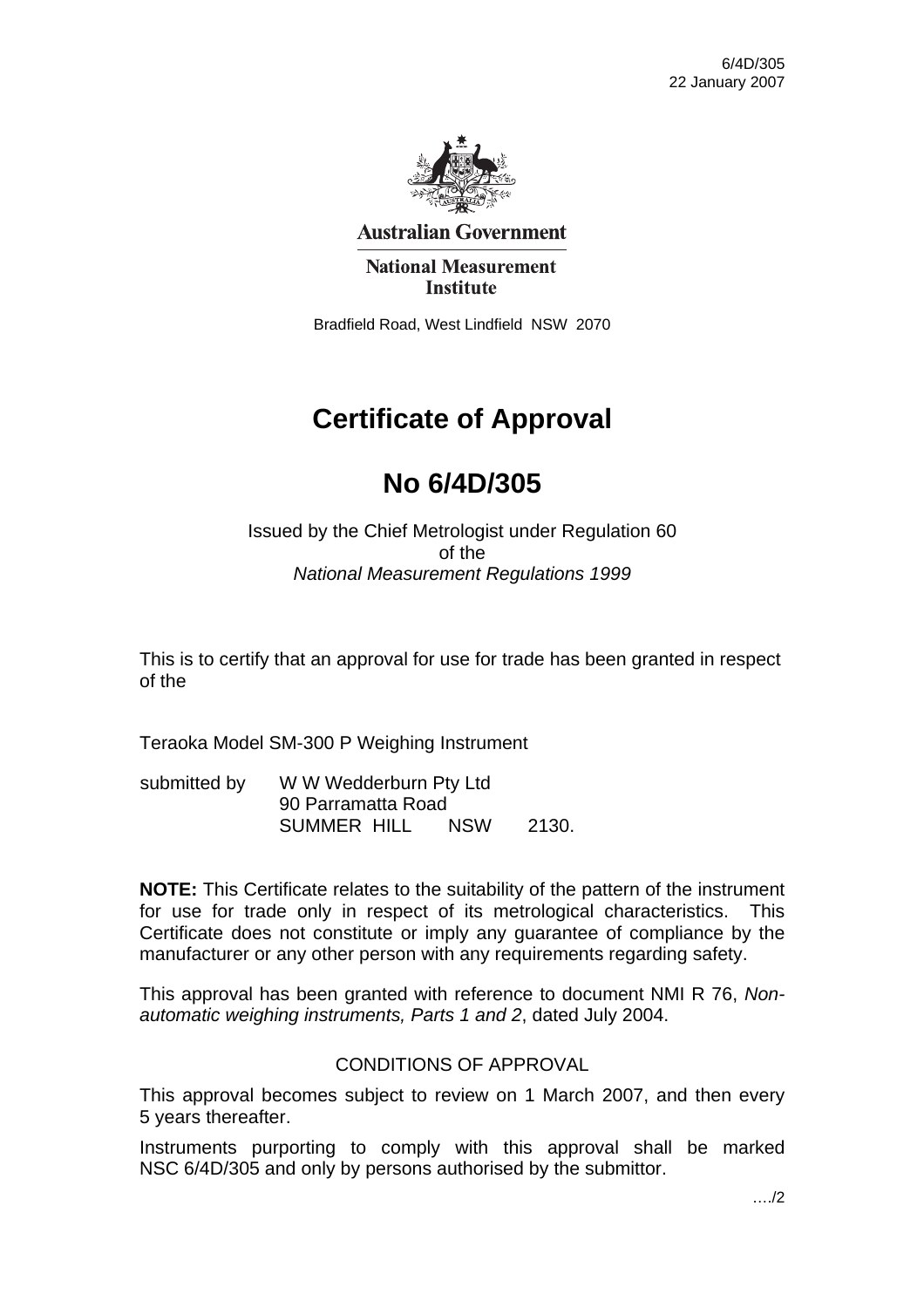Certificate of Approval No 6/4D/305

It is the submittor's responsibility to ensure that all instruments marked with this approval number are constructed as described in the documentation lodged with the National Measurement Institute (NMI) and with the relevant Certificate of Approval and Technical Schedule. Failure to comply with this Condition may attract penalties under Section 19B of the National Measurement Act and may result in cancellation or withdrawal of the approval, in accordance with document NMI P 106.

The National Measurement Institute reserves the right to examine any instrument or component of an instrument purporting to comply with this approval.

Auxiliary devices used with this instrument shall comply with the requirements of General Supplementary Certificate No S1/0/A.

#### DESCRIPTIVE ADVICE

**Pattern:** approved 15 February 2002

• A Teraoka model SM-300 P multi-interval self-indicating pricecomputing weighing instrument with a maximum capacity of 15 kg. May also be known as a model SM-90 CTP.

**Variants:** approved 15 February 2002

- 1. Of 6 kg maximum capacity.
- 2. Of 30 kg maximum capacity.
- 3. A model SM-300 B (or SM-90 CTB).

**Variants:** approved 29 March 2002

- 4. A model SM-300 BS (or SM-90 CTBS).
- 5. A model SM-300 EV (or SM-90 CTEV).
- 6. A model SM-300 EBS (or SM-90 CTEBS).
- 7. Models of the SM-300/SM-90 CT\* series connected in a network.

Technical Schedule No 6/4D/305 describes the pattern and variants 1 to 7.

**Variant:** approved 20 March 2003

8. A model SM-300 H (or SM-90 CTH) with a hanging load receptor.

Technical Schedule No 6/4D/305 Variation No 1 describes variant 8.

**Variant:** approved 19 January 2007

9. As single interval instruments of certain capacities.

Technical Schedule No 6/4D/305 Variation No 2 describes variant 9.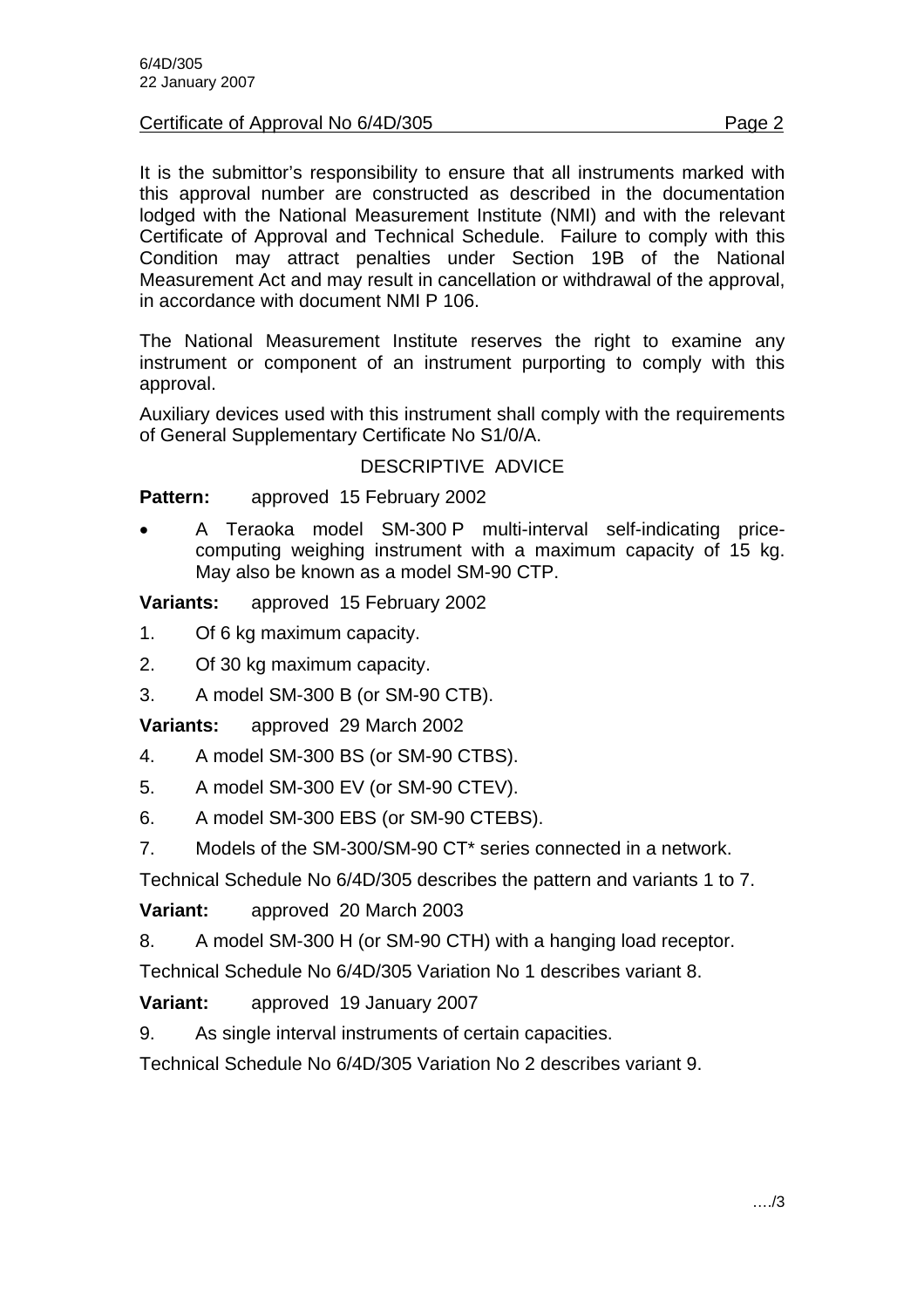#### FILING ADVICE

Certificate of Approval No 6/4D/305 dated 9 April 2003 is superseded by this Certificate, and may be destroyed. The documentation for this approval now comprises:

Certificate of Approval No 6/4D/305 dated 22 January 2007 Technical Schedule No 6/4D/305 dated 4 April 2002 (incl. Test Procedure) Technical Schedule No 6/4D/305 Variation No 1 dated 9 April 2003 Technical Schedule No 6/4D/305 Variation No 2 dated 22 January 2007 (incl. Table 1) Figures 1 to 6 dated 4 April 2002 Figure 7 dated 9 April 2003

Signed by a person authorised by the Chief Metrologist to exercise his powers under Regulation 60 of the *National Measurement Regulations 1999*.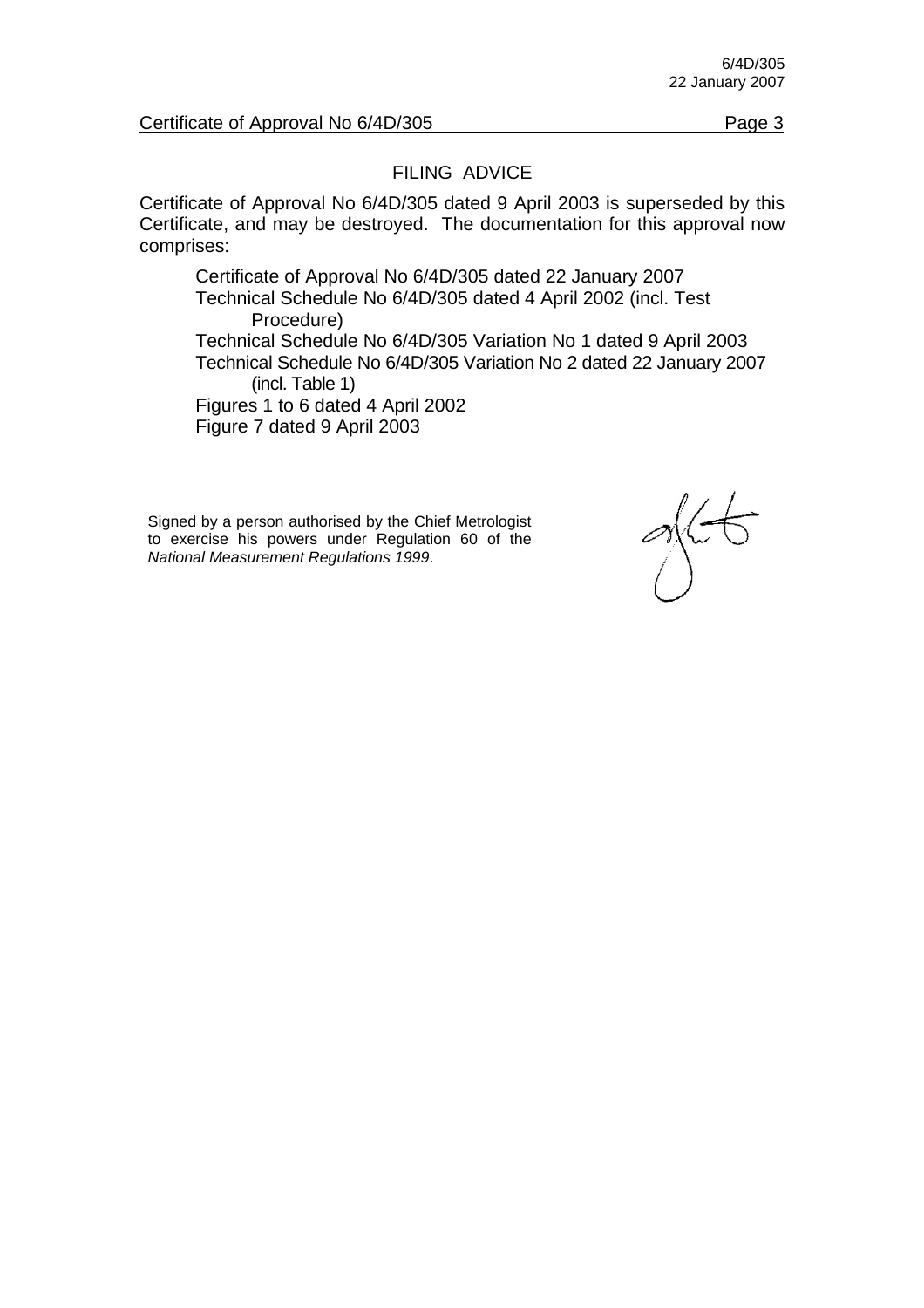#### TECHNICAL SCHEDULE No 6/4D/305

Pattern: Teraoka Model SM-300 P Weighing Instrument.

**Submittor**: W W Wedderburn Pty Ltd 90 Parramatta Road Summer Hill NSW 2130.

#### **1. Description of Pattern**

A Teraoka model SM-300 P **[(#) - SM-90 CTP]** multi-interval self-indicating pricecomputing weighing instrument (Figure 1) with a verification scale interval  $(e_1)$  of 0.002 kg up to 6 kg and with a verification scale interval  $(e_2)$  of 0.005 kg from 6 kg up to the maximum capacity of 15 kg.

(#) Throughout this Technical Schedule alternative model names are given in bolditalics (as shown above).

The instrument has a double-sided column-mounted display. For each side, the display consists of a dot matrix liquid crystal display (LCD). Weight, unit price and price information are presented on the first line of the display and a second line provides a tare display and alpha-numeric information relating to product look up (PLU) items.

Instruments are fitted with an integral printer, for printing of labels or tickets.

Instruments have unit price to \$9999.99/kg, price to \$99999.99, a product look up (PLU) facility, and may be fitted with output sockets for the connection of peripheral and/or auxiliary devices.

Instruments may be provided with a 32 or 56 key, PLU keyboard.

#### **1.1 Zero**

Zero is automatically corrected to within  $\pm$  0.25e<sub>1</sub> whenever power is applied and whenever the instrument comes to rest within 0.5e of zero.

The initial zero-setting device has a nominal range of not more than 20% of the maximum capacity of the instrument.

The instrument has a semi-automatic zero-setting device with a nominal range of not more than 4% of the maximum capacity of the instrument.

#### **1.2 Tare**

A semi-automatic subtractive tare device and/or a keyboard-entered pre-set subtractive taring device, each of up to 5.998 kg maximum capacity, may be fitted.

A separate display for tare values is provided.

Pre-set tare values may be associated with product look up (PLU) items.

#### **1.3 Levelling**

The instrument is provided with adjustable feet and adjacent to the level indicator is a notice advising that the instrument must be level when in use.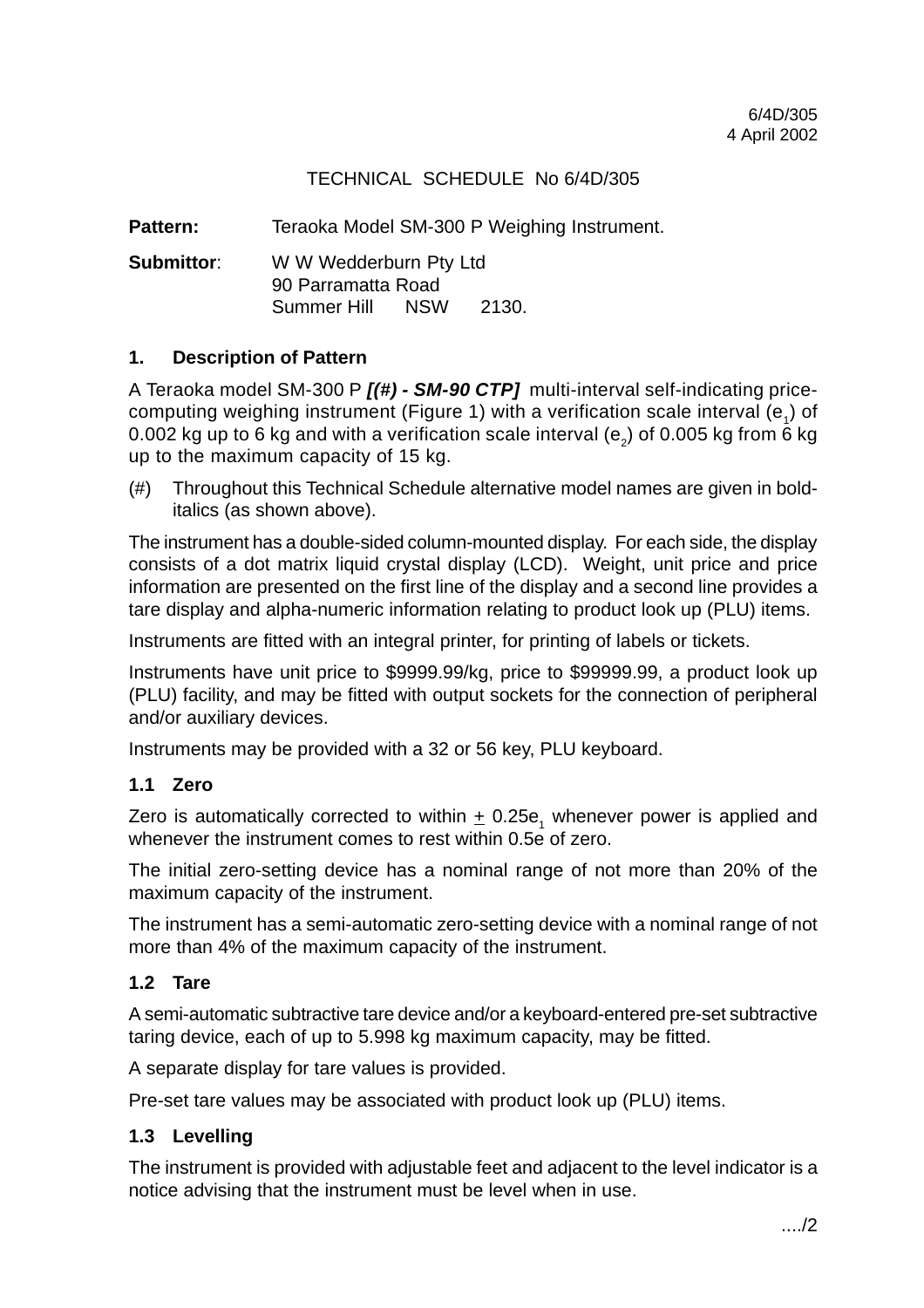Technical Schedule No 6/4D/305 Page 2

#### **1.4 Display Check**

A display check is initiated whenever power is applied.

#### **1.5 Verification/Certification Provision**

Provision is made for the application of a verification/certification mark.

#### **1.6 Sealing Provision**

Provision is made for the calibration adjustments to be sealed by means of a destructible label placed over the calibration switch access hole on the underside of the instrument (Figure 2) and one or more destructible labels placed to prevent removal of the body housing from the base frame.

#### **1.7 Markings**

Instruments carry the following markings:

| Manufacturer's mark, or name written in full | Teraoka           |
|----------------------------------------------|-------------------|
| Name or mark of manufacturer's agent         | Wedderburn        |
| Indication of accuracy class                 | ŒЮ                |
| Pattern approval mark for the instrument     | NSC No 6/4D/305   |
| Maximum capacity                             | <i>Max</i> / kg * |
| Minimum capacity                             | Min  kg *         |
| Verification scale interval                  | $e =$ / kg *      |
| Tare capacity                                | $T =$ kg          |
| Serial number of the instrument              |                   |

\* These markings shall also be shown near the display of the result if they are not already located there.

#### **2. Description of Variants**

#### **2.1 Variant 1**

The pattern or any variant as a multi-interval self-indicating price-computing weighing instrument with a verification scale interval (e<sub>1</sub>) of 0.001 kg up to 3 kg and with a verification scale interval (e<sub>2</sub>) of 0.002 kg from 3 kg up to the maximum capacity of 6 kg.

A semi-automatic subtractive tare device and/or a keyboard-entered pre-set subtractive taring device, each of up to 2.999 kg maximum capacity, may be fitted.

#### **2.2 Variant 2**

The pattern or any variant as a multi-interval self-indicating price-computing weighing instrument with a verification scale interval (e<sub>1</sub>) of 0.005 kg up to 15 kg and with a verification scale interval (e<sub>2</sub>) of 0.01 kg from 15 kg up to the maximum capacity of 30 kg.

A semi-automatic subtractive tare device and/or a keyboard-entered pre-set subtractive taring device, each of up to 14.995 kg maximum capacity, may be fitted.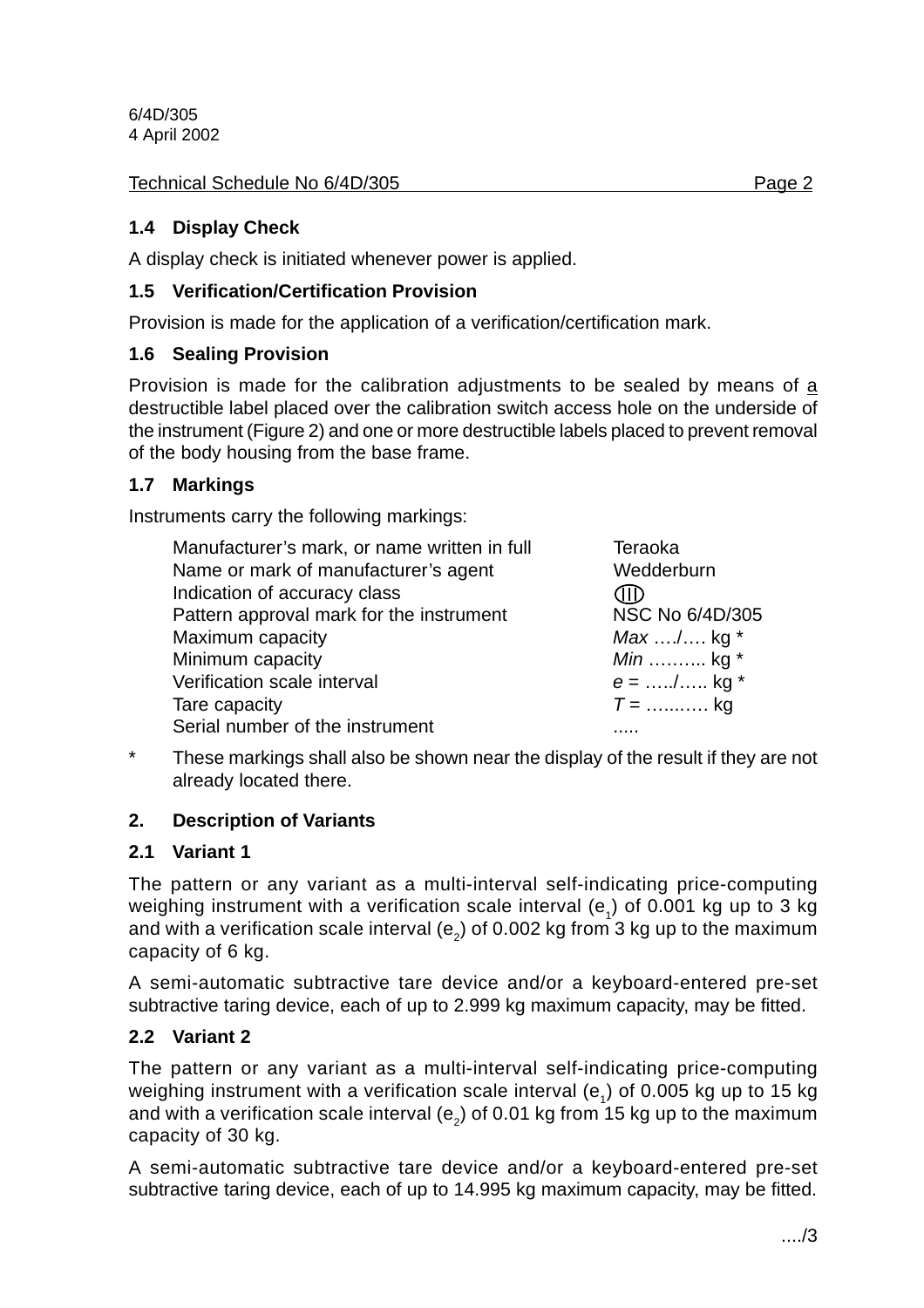#### **2.3 Variant 3**

The model SM-300 B **[SM-90 CTB]** (Figure 3) which is similar to the pattern (model SM-300 P) but the displays are incorporated within the main instrument housing.

The instrument may be provided with a 32 key, PLU keyboard.

This instrument may be provided without a customers display (only with a display for the operator of the instrument) in which case it shall be NOT FOR TRADING DIRECT WITH THE PUBLIC and shall carry a notice to this effect.

#### **2.4 Variant 4**

The model SM-300 BS **[SM-90 CTBS]** (Figure 4) which is similar to the pattern (model SM-300 P) but which has the PLU keyboard (of up to 120 keys) mounted on a column below the display (which provides indications on both sides).

Alternatively this instrument may be provided without a customers' display (only with a display for the operator of the instrument) in which case it shall be either:

- NOT FOR TRADING DIRECT WITH THE PUBLIC in which case it carries a notice to this effect; or
- Used in a self-service arrangement.

Use of a totalisation across instruments ('floating system') arrangement described in variant 7 is not approved in this self-service arrangement.

In this self-service arrangement, stored tare values may be associated with product look up (PLU) keys. However the use of stored tare values associated with product look up (PLU) keys shall be at the discretion of the applicable trade measurement authority, who may require various operation instructions and notes regarding the appropriate container for each product.

Other tare facilities and operator keys shall be disabled, other than the zero and print keys (which shall be relabelled 'REZERO' and 'PRINT' to enable operation by untrained operators).

#### **2.5 Variant 5**

The model SM-300 EV **[SM-90 CTEV]** (Figure 5) which is similar to the pattern (model SM-300 P) but which has the full instrument keyboard (including up to 56 PLU keys) mounted on a column below the display (which provides indications on both sides).

#### **2.6 Variant 6**

The model SM-300 EBS **[SM-90 CTEBS]** (Figure 6) which is similar to variant 3 (model SM-300 B) but which has a PLU keyboard (of up to 120 keys) mounted on a column.

This instrument is provided only with a display for the operator of the instrument and shall be either: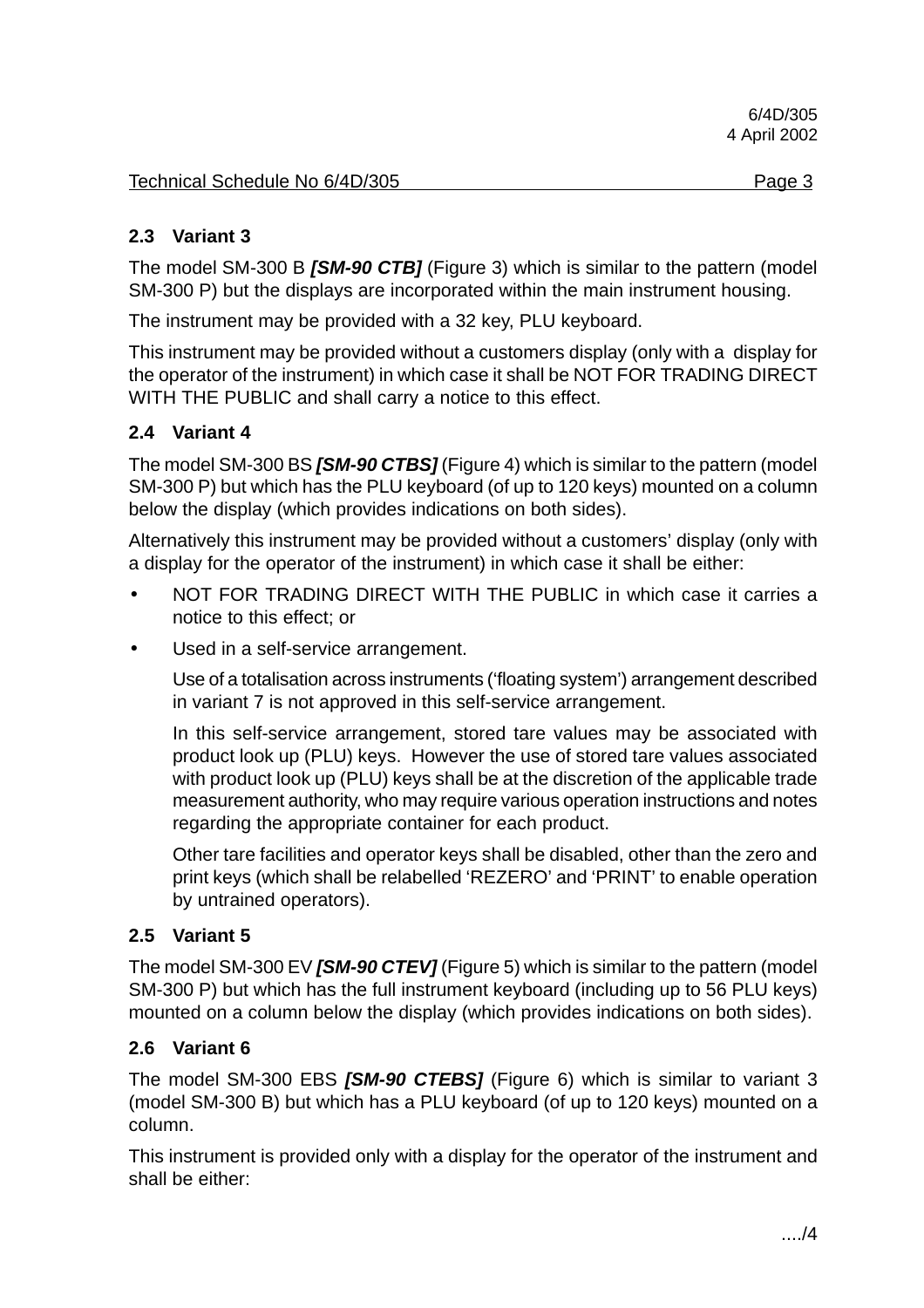- NOT FOR TRADING DIRECT WITH THE PUBLIC in which case it carries a notice to this effect; or
- Used in a self-service arrangement.

Use of a totalisation across instruments ('floating system') arrangement described in variant 7 is not approved in this self-service arrangement.

In this self-service arrangement, stored tare values may be associated with product look up (PLU) keys. However the use of stored tare values associated with product look up (PLU) keys shall be at the discretion of the applicable trade measurement authority, who may require various operation instructions and notes regarding the appropriate container for each product.

Other tare facilities and operator keys shall be disabled, other than the zero and print keys (which shall be relabelled 'REZERO' and 'PRINT' to enable operation by untrained operators).

#### **2.7 Variant 7**

The models of the SM-300 series **[SM-90 CT\* series]** may be connected in a network with compatible Teraoka instruments, to share common PLU data, for totalisation across instruments ('floating system'), and to accumulate and retrieve management information.

In addition, the network may be interfaced with a computer for the collection of management data, or the downloading of PLU data.

Note: The weighing and price-computing functions of each weighing instrument in the network are independent, and the removal, repair or replacement of a particular weighing instrument does not necessitate reverification of any other weighing instrument in the network.

#### TEST PROCEDURE

Instruments should be tested in accordance with any relevant tests specified in the Uniform Test Procedures.

#### **Maximum Permissible Errors at Verification/Certification**

The maximum permissible errors for increasing and decreasing loads on initial verification/certification for loads, m, expressed in verification scale intervals, e, are:

 $\pm 0.5$  e for loads  $0 \le m \le 500$ ;  $±1.0$  e for loads  $500 < m \le 2000$ ; and  $±1.5$  e for loads 2 000 < m  $≤ 10$  000.

For multi-interval instruments with verification scale intervals of  $e_1$ ,  $e_2$  ..., apply  $e_1$  for zero adjustment, and for maximum permissible errors apply  $\bm{e}_{_{1}},$   $\bm{e}_{_{2}},$  …, as applicable for the load.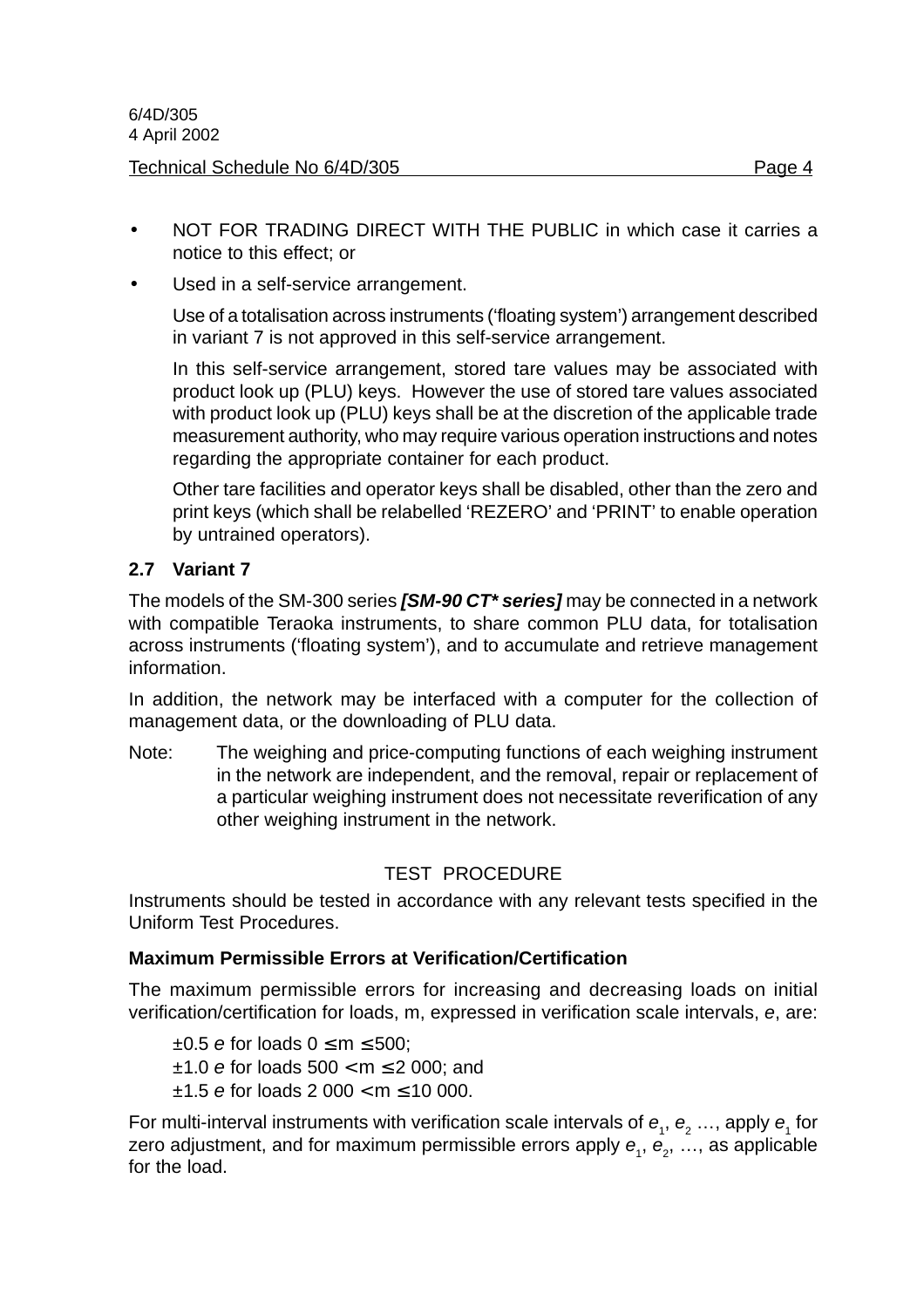#### TECHNICAL SCHEDULE No 6/4D/305

#### VARIATION No 1

Pattern: Teraoka Model SM-300 P Weighing Instrument

**Submittor:** W W Wedderburn Pty Ltd 90 Parramatta Road Summer Hill NSW 2130

#### **1. Description of Variant 8**

A Teraoka model SM-300 H **[SM-90 CTH]** multi-interval self-indicating pricecomputing weighing instrument with a hanging load receptor (Figure 7).

Instruments are approved with the following capacities:

- with a verification scale interval (e<sub>c</sub>) of 0.001 kg up to 3 kg and with a verification scale interval (e<sub>2</sub>) of 0.002 kg from 3 kg up to the maximum capacity of 6 kg;
- with a verification scale interval (e<sub>1</sub>) of 0.002 kg up to 6 kg and with a verification scale interval (e<sub>2</sub>) of 0.005 kg from 6 kg up to the maximum capacity of 15 kg; and
- with a verification scale interval  $(e_1)$  of 0.005 kg up to 15 kg and with a verification scale interval (e<sub>2</sub>) of 0.01 kg from 15 kg up to the maximum capacity of 30 kg.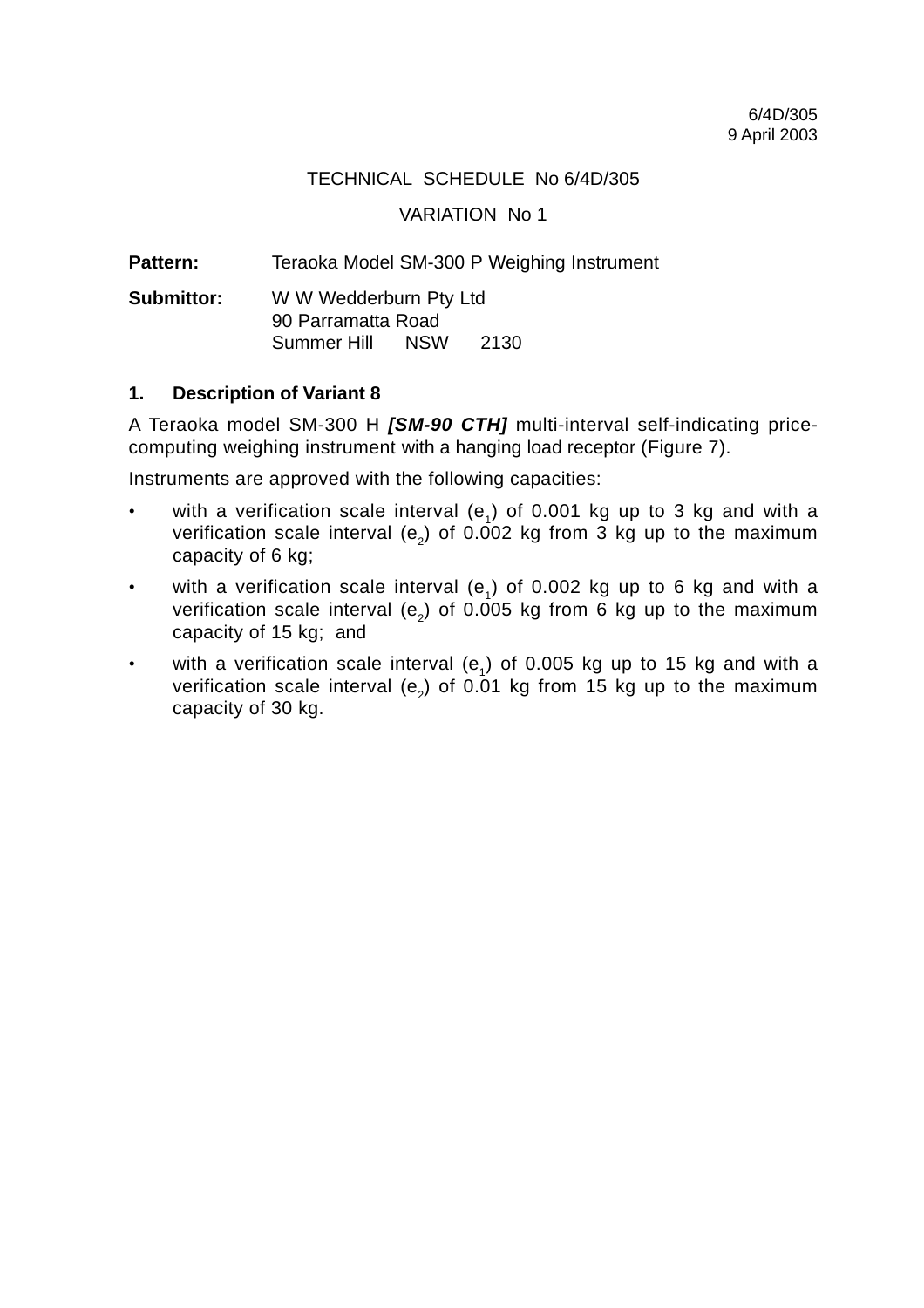#### TECHNICAL SCHEDULE No 6/4D/305

#### VARIATION No 2

Pattern: Teraoka Model SM-300 P Weighing Instrument

**Submittor:** W W Wedderburn Pty Ltd 90 Parramatta Road SUMMER HILL NSW 2130

#### **1. Description of Variant 9**

The pattern or variants as a single interval self-indicating price-computing weighing instrument as shown in Table 1.

A semi-automatic subtractive tare device and/or a keyboard-entered pre-set subtractive taring device, each of up to the maximum tare capacity shown in Table 1, may be fitted.

The instruments may use alternative load cells as shown in Table 1; this may be either a Teraoka type K load cell of the capacity shown in row 'Cell (a)'; or a Minebea model C2G1-…-S23 load cell of the capacity shown in row 'Cell (b)'.

| Max      | 6 kg             | 6 kg             | $15$ kg  | 15 <sub>kg</sub> | 30 kg          | 30 kg           |
|----------|------------------|------------------|----------|------------------|----------------|-----------------|
| е        | - a              |                  | ⌒        | 5 <sub>q</sub>   | 5 <sub>q</sub> | 10 <sub>q</sub> |
|          | 2.999 kg         | 2.998 kg         | 7.498 kg | 7.495 kg         | 9.995 kg       | 9.990 kg        |
| Cell (a) | 10 <sub>kg</sub> | 10 <sub>kg</sub> | 20 kg    | 20 kg            | 48 kg          | 48 kg           |
| Cell (b) | 10 <sub>ka</sub> | 10 <sub>kg</sub> | 30 kg    | 30 kg            | N/A            | N/A             |

#### TABLE 1

*Max* = maximum capacity of the instrument

*e* = verification scale interval

*T* = maximum tare capacity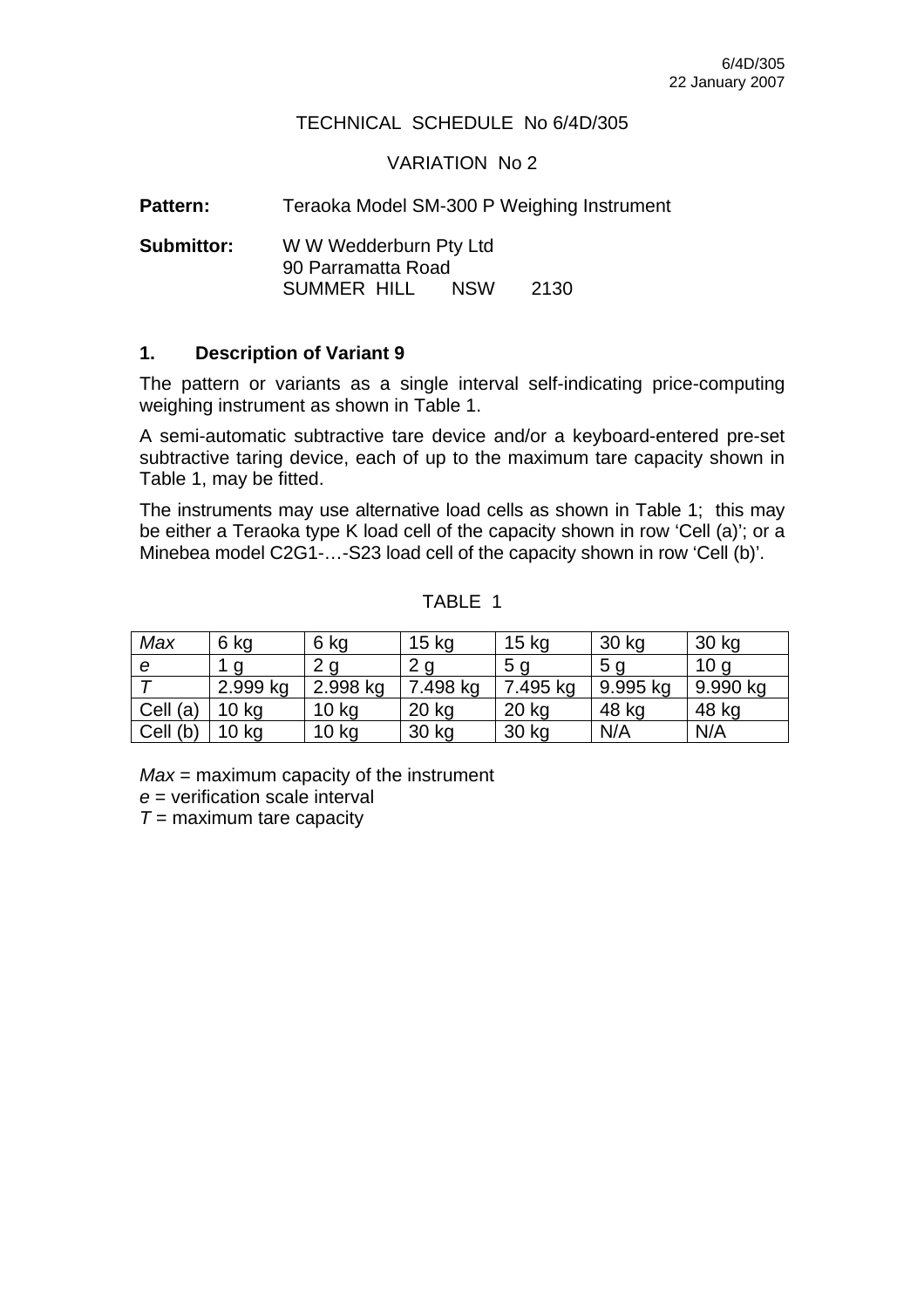

**Australian Government** 

**National Measurement Institute** 

Bradfield Road, West Lindfield NSW 2070

# **Notification of Change Certificate of Approval No 6/4D/305 Change No 1**

Issued by the Chief Metrologist under Regulation 60 of the *National Measurement Regulations 1999* 

The following changes are made to the approval documentation for the

Teraoka Model SM-300 P Weighing Instrument

submitted by WWW Wedderburn Pty Ltd 90 Parramatta Road Summer Hill NSW 2130.

In Certificate of Approval No 6/4D/305 dated 22 January 2007;

1. The Condition of Approval referring to the review of the approval should be amended to read:

 "This approval becomes subject to review on 1 March 2012, and then every 5 years thereafter."

2. The FILING ADVICE should be amended by adding the following: "Notification of Change No 1 dated 22 March 2007"

Signed by a person authorised by the Chief Metrologist to exercise his powers under Regulation 60 of the *National Measurement Regulations 1999*.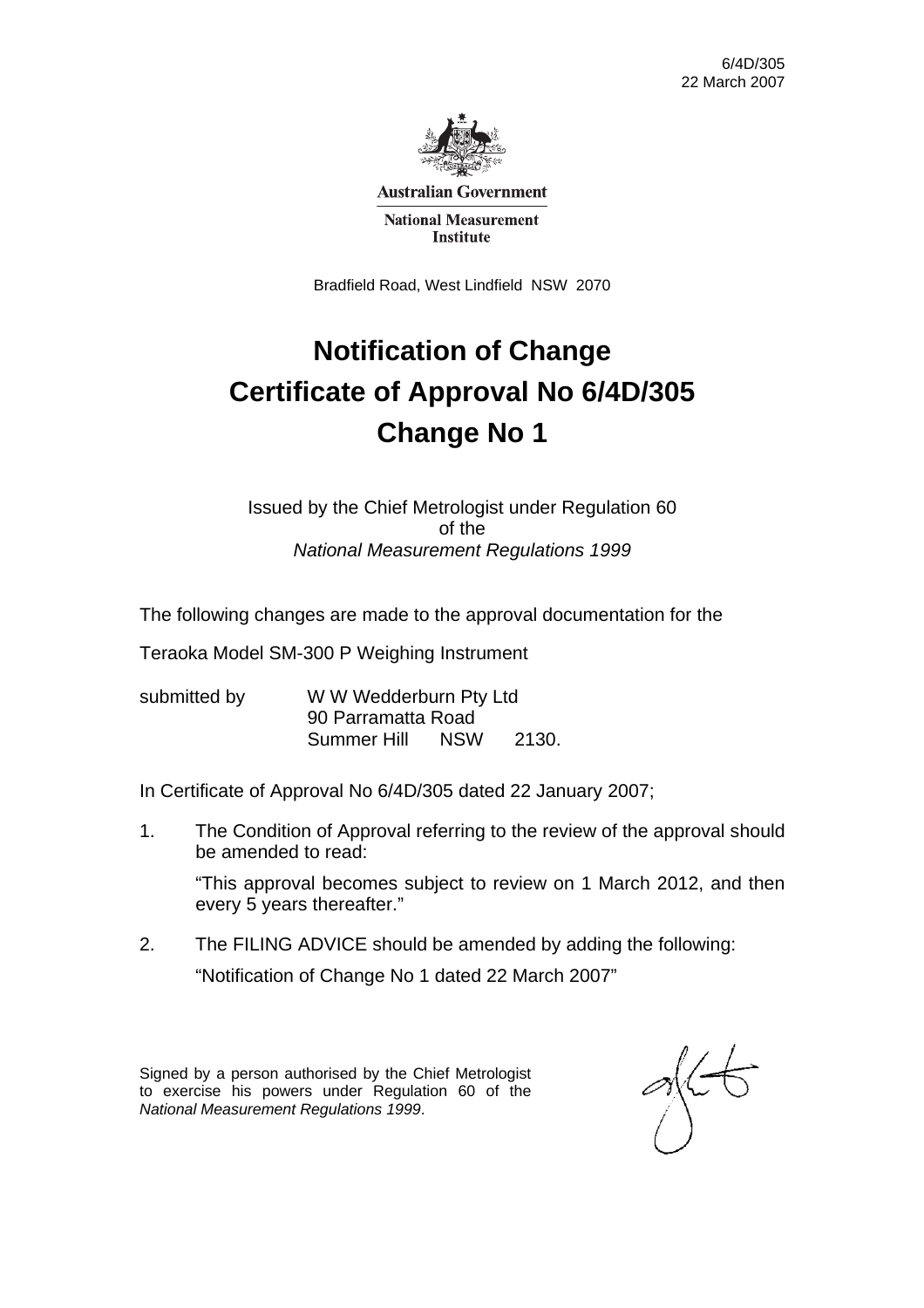

Teraoka Model SM-300 P Weighing Instrument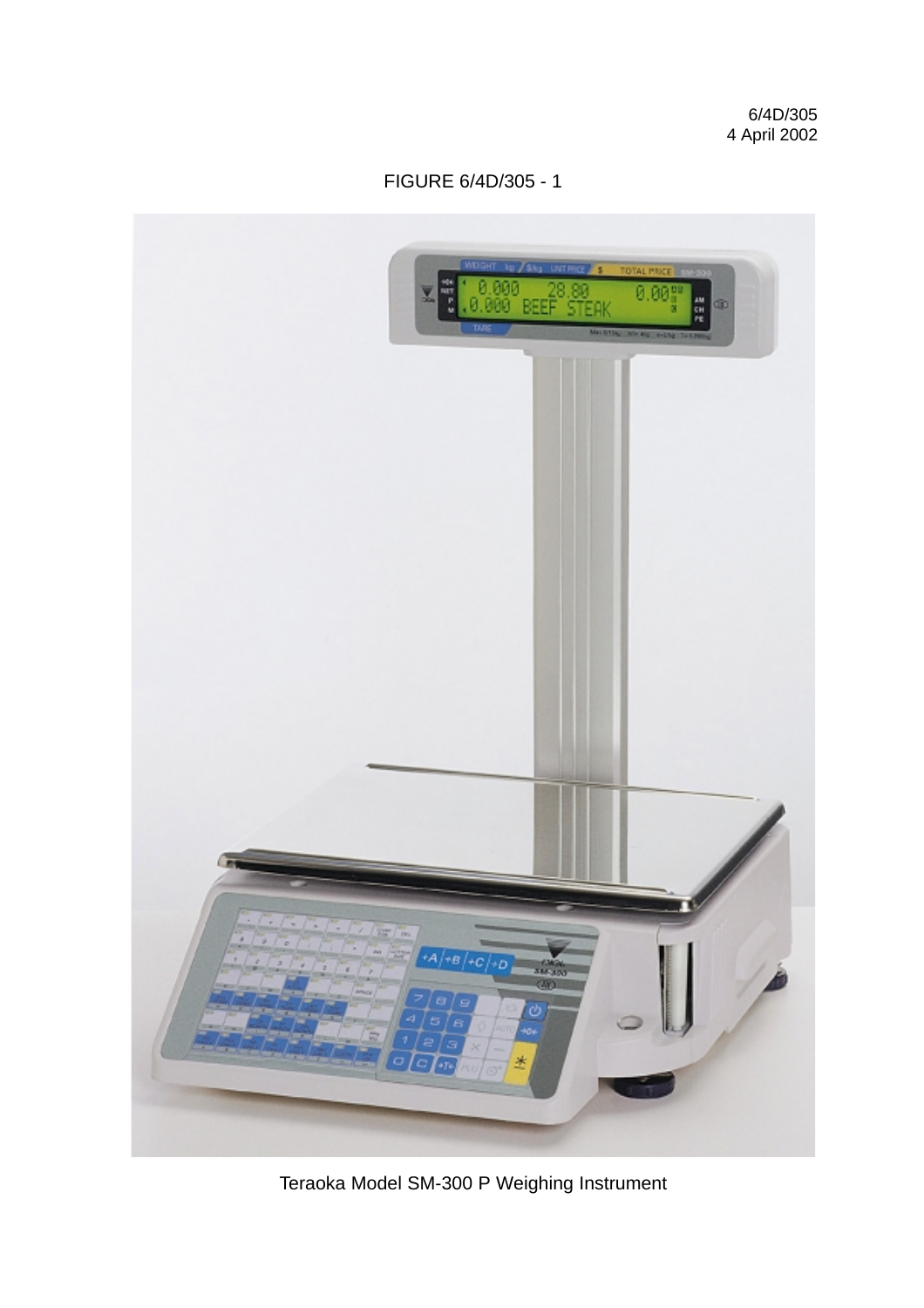### FIGURE 6/4D/305 - 2



Sealing of Calibration Switch Access Hole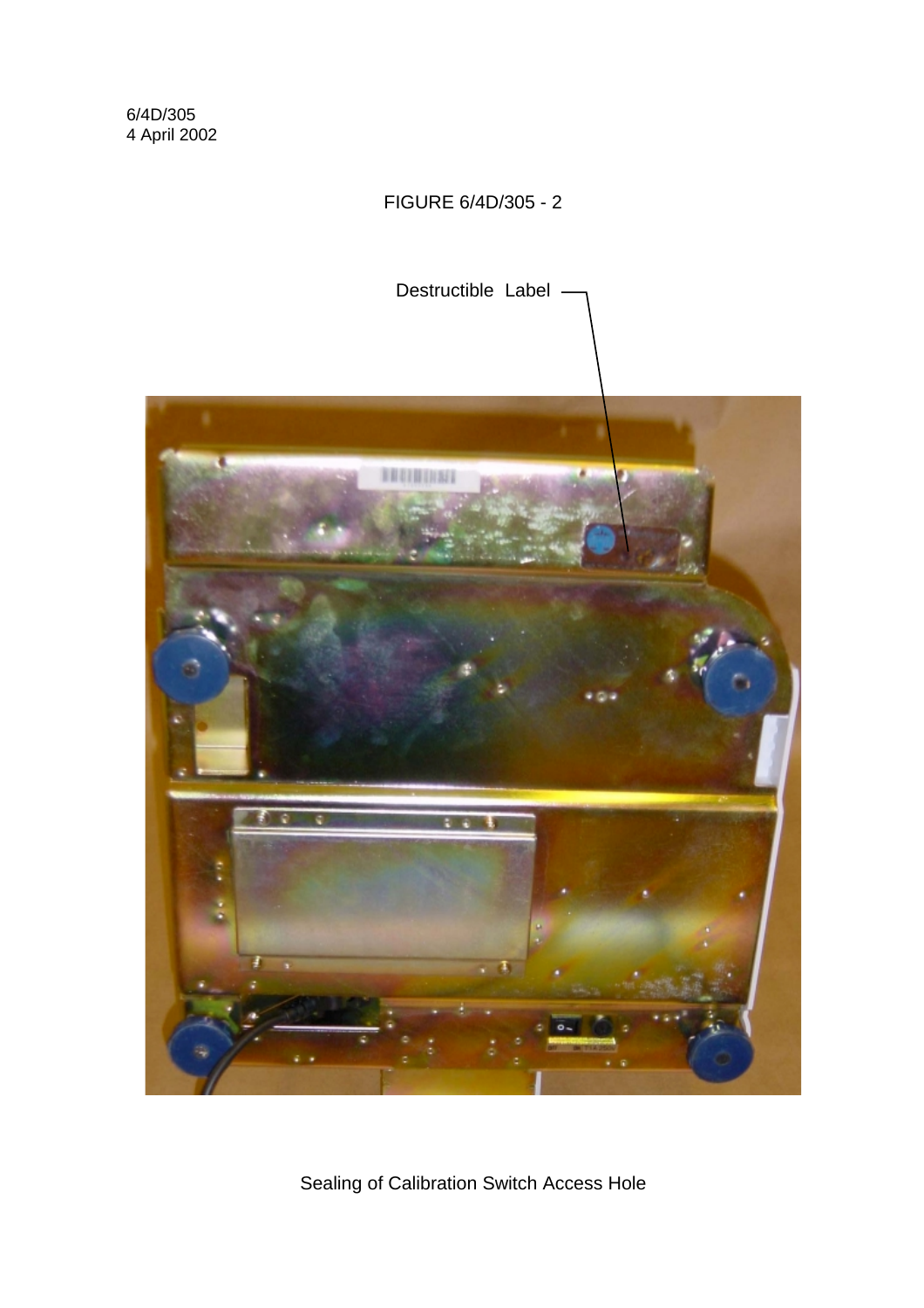### FIGURE 6/4D/305 - 3



Teraoka Model SM-300 B Weighing Instrument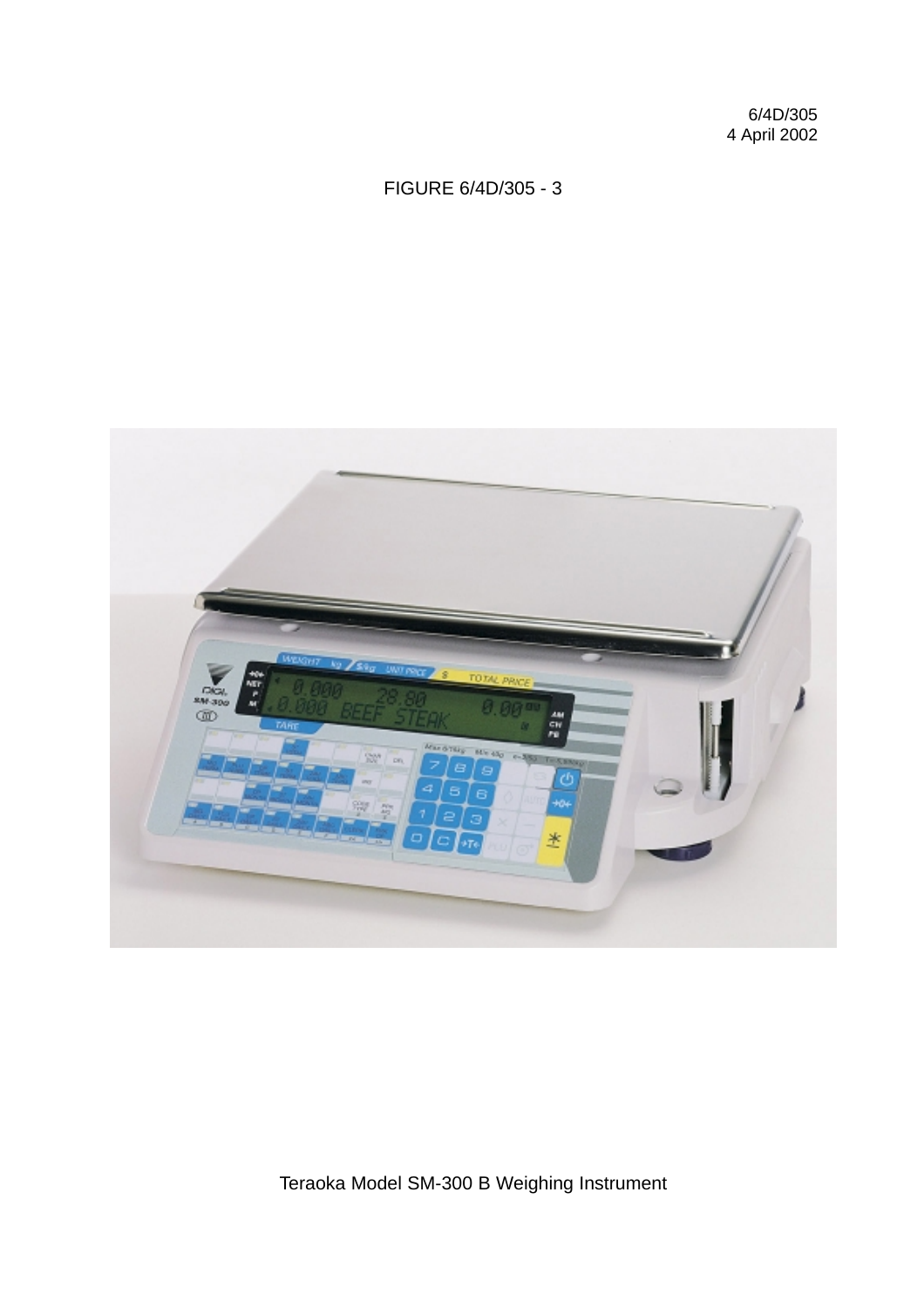# FIGURE 6/4D/305 - 4



Teraoka Model SM-300 BS Weighing Instrument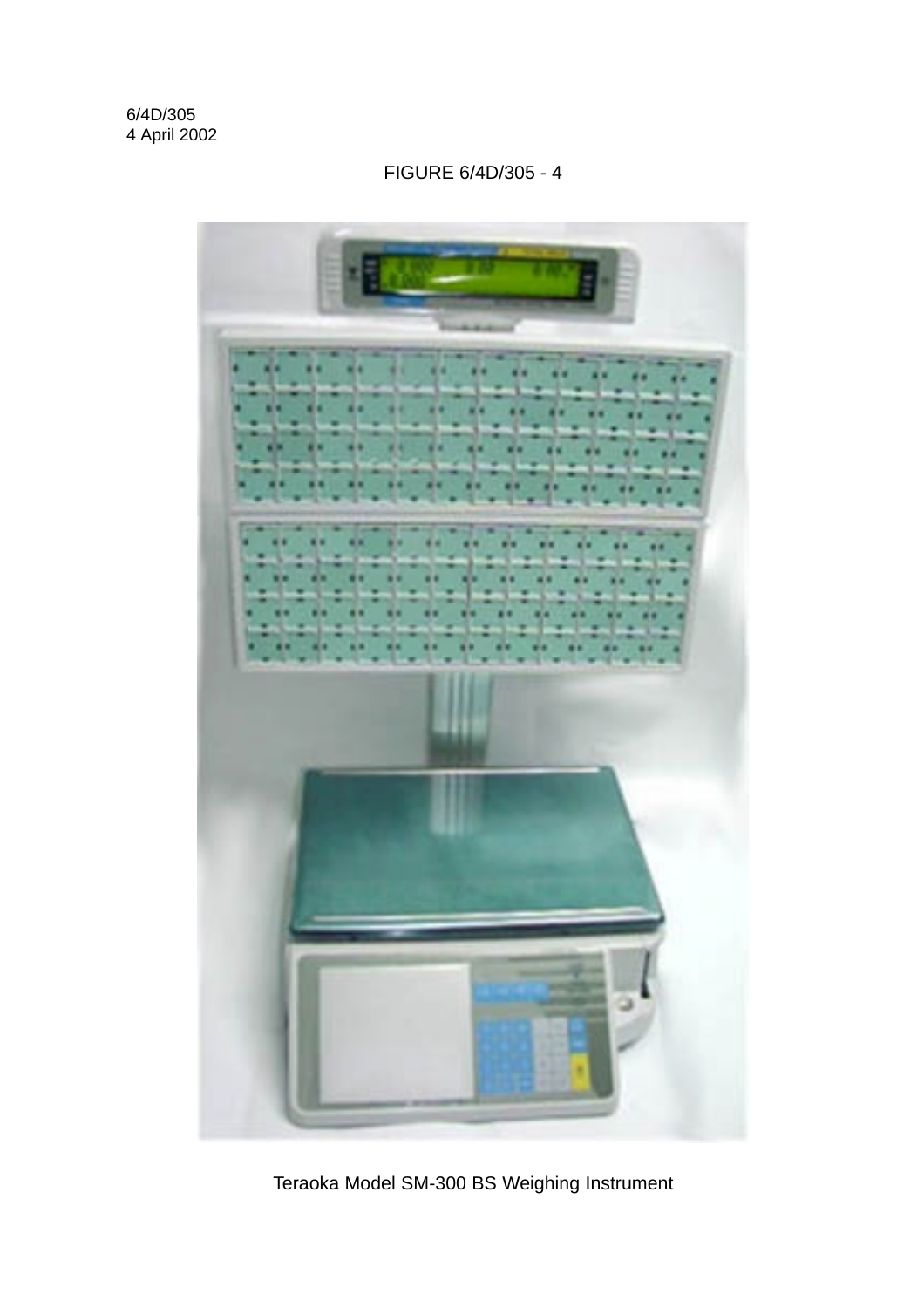

Teraoka Model SM-300 EV Weighing Instrument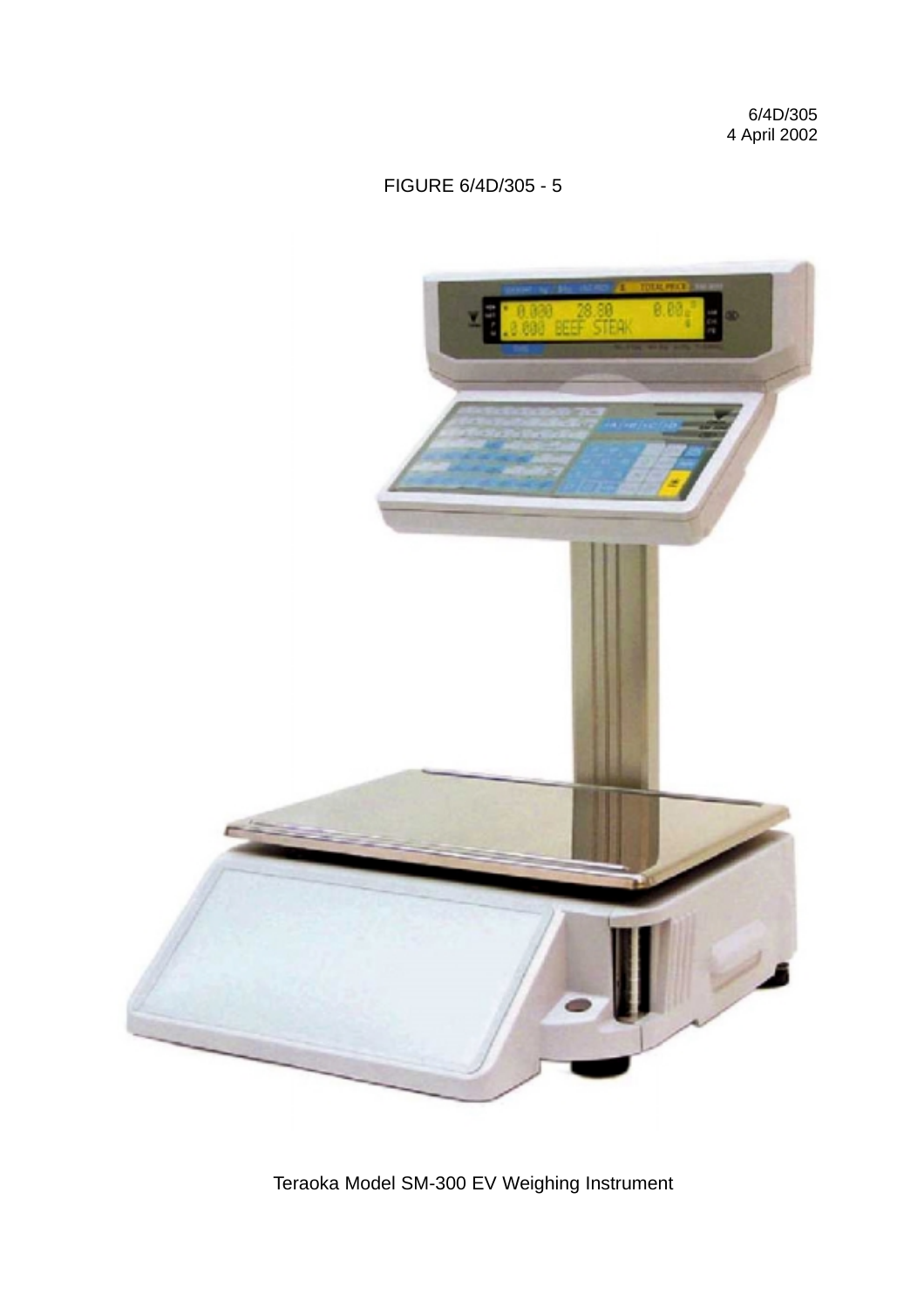![](_page_16_Picture_2.jpeg)

Teraoka Model SM-300 EBS Weighing Instrument